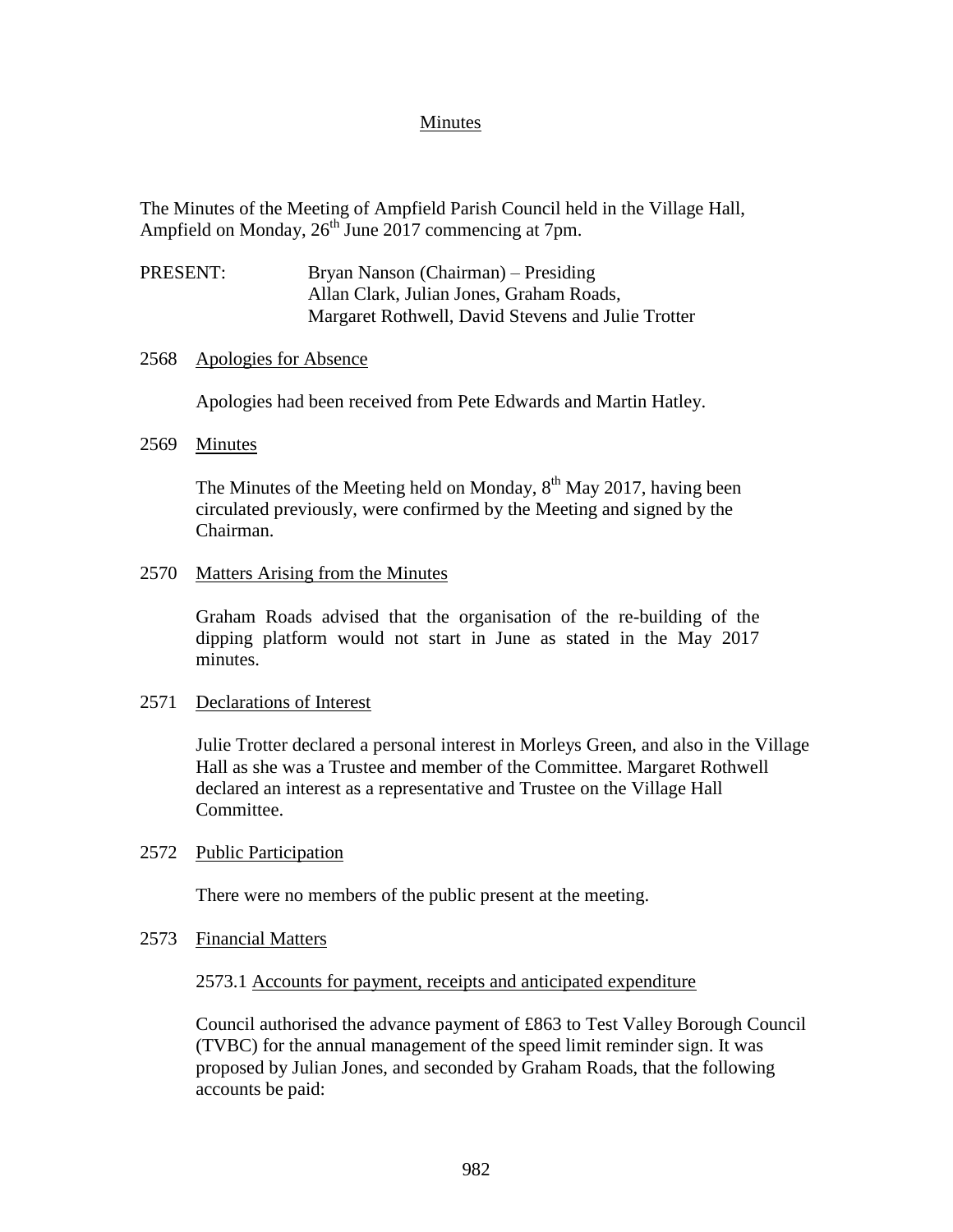| <b>Cheques to be signed</b>                                      | £ inc VAT |
|------------------------------------------------------------------|-----------|
| Management of SLR sign - July 2017-June 2018                     | 863.00    |
| Allen Build $& Development - stage payment\h$                    | 10,113.78 |
| Scottish Water Business Stream - Rec Ground- 1 Apri-16 June 2017 | 26.03     |
|                                                                  | 11,002.81 |
| <b>Payments made between meetings</b>                            |           |
| Allen Build & Development - stage payment pavilion               | 7,267.42  |
| Allen Build $& Development - stage payment\h$                    | 20,757.53 |
| NEST pension - Council's payment for May D/D                     | 22.04     |
| The Play Inspection Company - annual inspection of playground    | 78.00     |
| HALC fees & NALC levy                                            | 436.00    |
| <b>HALC HR</b> consultancy                                       | 180.00    |
| Parkinson Partnership - VAT advice                               | 400.00    |
| AceLiftaway - stone bags for allotments                          | 51.00     |
| Paul Reynolds - Internal Audit                                   | 135.00    |
| Allan Build $& Development - stage payment\h$                    | 29,878.63 |
| Bank transfer fee - HSBC to TSB                                  | 30.00     |
|                                                                  | 59,235.62 |

Council noted and approved the cheques and payments made between meetings. The largest payments in the period continued to be the stage payments for the building of the pavilion. The bank statement for May 2017 had been circulated prior to the meeting. Receipts for May had been exceptional at over £120,000 due to the transfer from TVBC of the S106 monies to be used towards the building costs of the pavilion. The bank accounts on 26th June 2017 stood at £159,002.45 of which £106,541 was intended for payment of ground maintenance of the open spaces at Morleys Green. Budget and actual costs to end May had been circulated. Expenditure had been modest apart from construction costs which would continue to dominate the accounts for the next couple of months.

## 2573.2 Year end accounts

The year-end accounts and the Annual Return had been completed and circulated to Council, prior to the meeting. The Clerk, as Responsible Finance Officer (RFO), reported that Paul Reynolds, the Internal Auditor, had completed his audit of the Council's accounts for 2016/2017. There were no accounting matters which had to be brought to Council's attention. His signed report, which was Section 4 of the Annual Return, was noted by Council. The Clerk then presented and explained the 2016/2017 Accounts. It was noted that the large difference in receipts from the previous year was the S106 monies for the maintenance of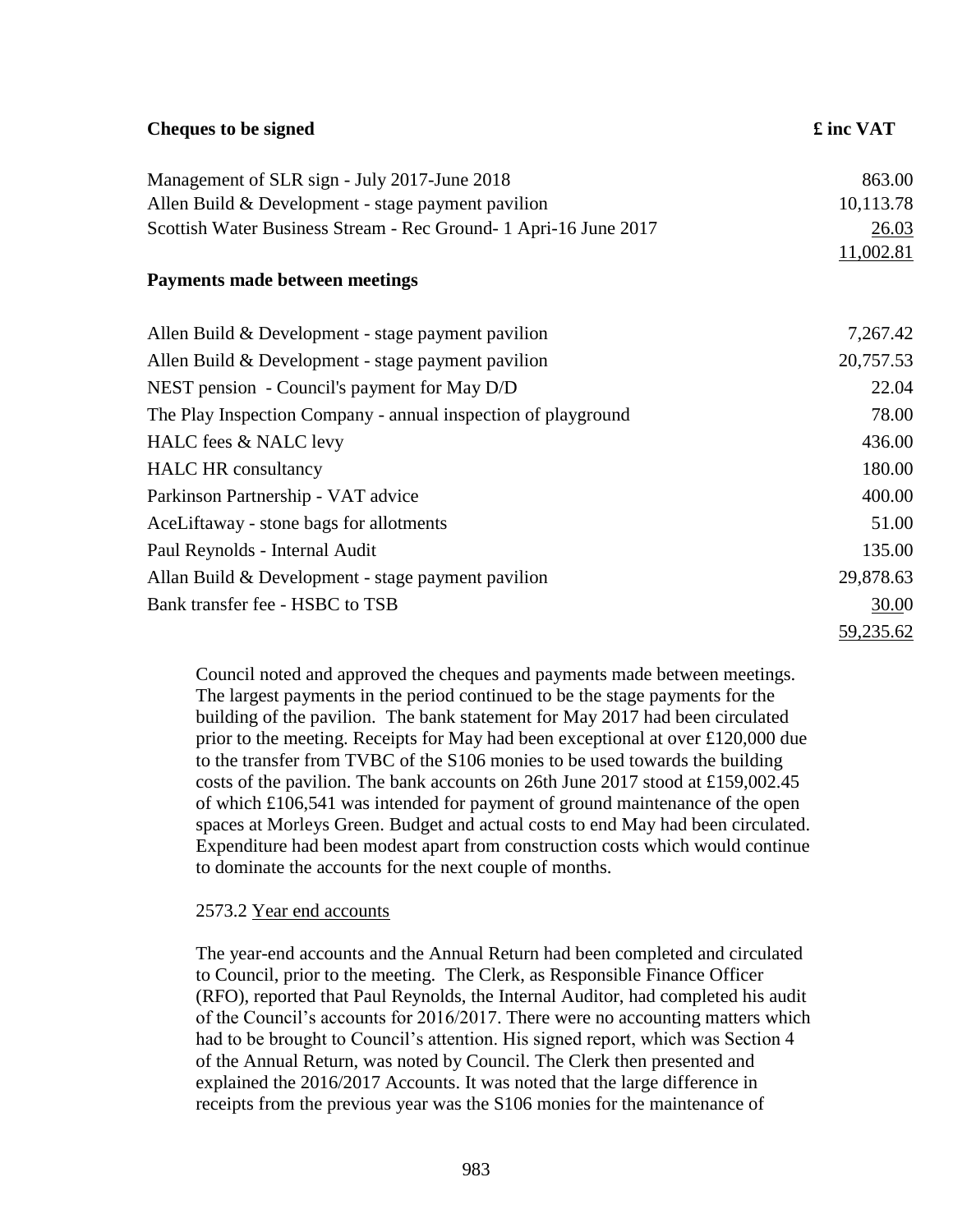Morleys Green. It was proposed and agreed that the accounts be signed by the Chairman and the RFO.

## 2573.3 Annual Return – Governance Statement

The Clerk then presented and explained the Annual Return which was due to be with the external auditor by 24 July 2017. Council discussed and agreed all the responses in the Annual Governance Statement in Section 1. The Chairman and the RFO were authorized to sign Section 1.

## 2573.4 Annual Return - Accounting Statements

Council then discussed and agreed all the figures in the accounting statements in Section 2. The Chairman and the RFO were authorized to sign Section 2. Notice of the forthcoming external audit would be posted on notice boards on 3rd July 2017. This would advise electors of their rights to question the auditor, and to examine the accounts, and the process by which they could do so. The accounts would be available for examination from 3rd July to 11 August 2016.

## 2573.5 Review of salary

The Clerk withdrew while Council discussed salary rates. It was agreed that the national pay award of 1% from  $1<sup>st</sup>$  April would apply. It was also agreed that the Clerk's experience, workload and worth had increased since the last incremental advance paid in January 2013. In recognition of that Council agreed that the Clerk be advanced an increment to SCP 25. Pro-rata this would give an increase of £30.84 a month.

# 2573.6 Parking signs at Morley Green

Estimates had been sought for the making of signs for 4 parking areas at Morleys Green. These had been intended to make it clear that those particular spaces were for users of the village green and the village hall. The estimates had been higher than expected. It was agreed that the parking situation would be monitored over the next 6 months to see if any problems occurred. In the meantime some research would be done on-line about suitable signs. Allan Clark suggested that a sign on the village hall notice board might suffice.

## 2573.7 Contracts and agreements

Council had noted the new Parish Lengthsman contract and authorised the Clerk to sign the agreement with Crawley Parish Council. Council was aware that a Calor gas tank had been installed at the pavilion following the changes in building regulations that meant electricity could no longer be used for heating and water. Council approved the selection of Eon as electricity provider to the pavilion after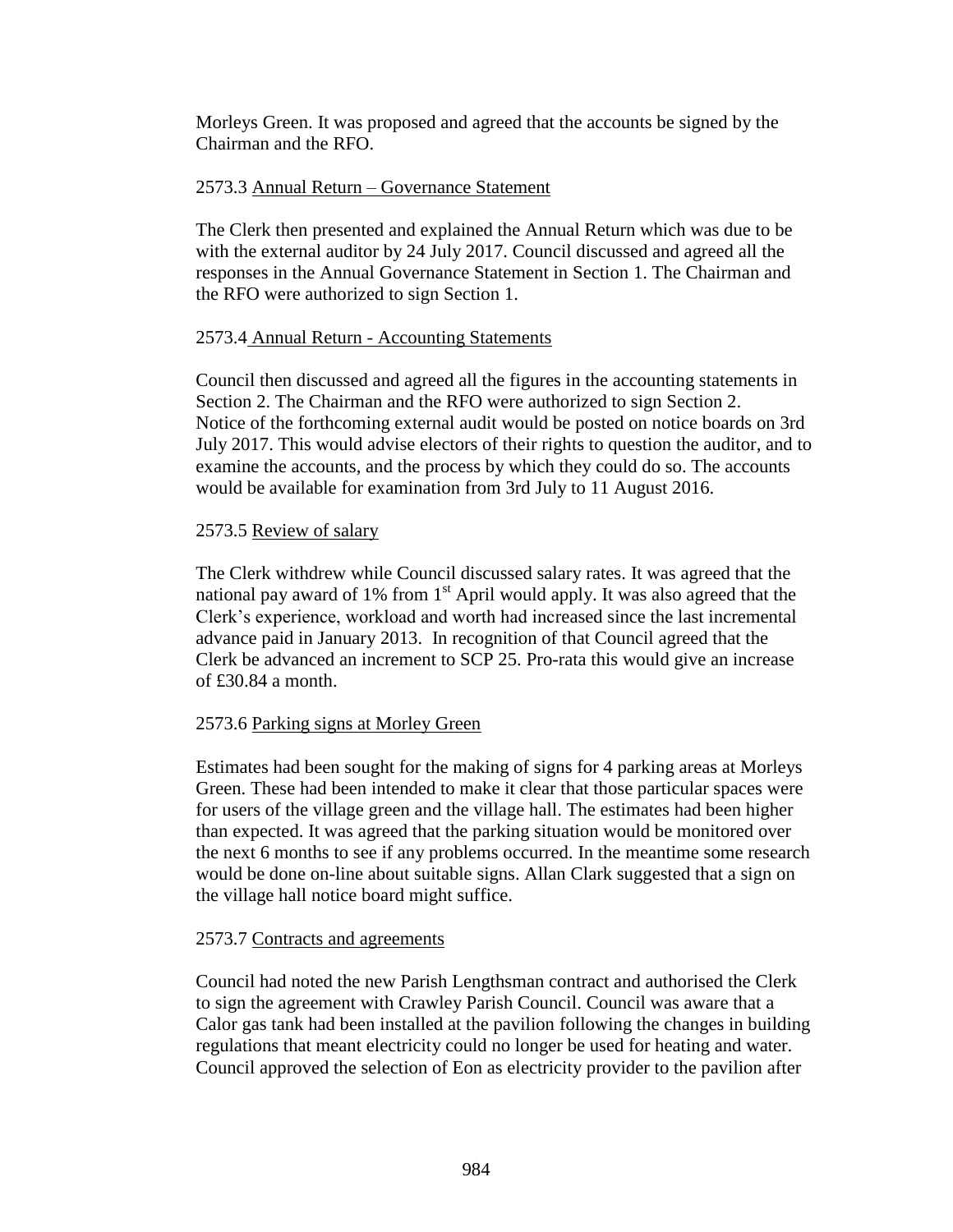some research; payments would be made by variable direct debit. A meter was expected to be provided by mid-July.

## 2573.8 Annual inspection of playground

The Play Inspection Company had completed its annual review of the playground and the report had been circulated prior to the meeting. Council noted that any health & safety observations made were of low, or very low, risk.

## 2574 Ampfield Recreation Ground Pavilion

## 2574.1 Progress and costs

Members reviewed the project costings and progress. Additional costs had arisen. The building inspector had insisted that an automatic closing hatch cover, linked to the fire alarm system, be fitted. This was likely to add £3500 to the project costs. Additional flooring costs of over £6000 had been incurred due primarily for the need for vinyl flooring which could withstand hard spiked cricket boots in the changing rooms. Members were already aware of the additional cost of £12,000 incurred when Calor gas had to be used rather than electricity. The Quantity Surveyor had been asked to look at the Calor gas maintenance and operations manual, which was very long and highly detailed, to identify what APC's responsibilities were. TVBC had been unable to trace the S106 monies due from the Grosvenor development. Bryan Nanson thanked Julie Trotter for producing an inventory for the pavilion and for identifying a cleaning service. Graham Roads pointed out that, despite the various unexpected costs, the project was still only about 2% over budget.

# 2574.2 Cricket Club garden proposal

Council had already agreed to the Cricketers' request to have a garden outside the pavilion and a picket fence. The earth had been churned up during building and turf would need to be laid. As this was outside of the scope of the project it was agreed that Bryan Nanson would try to find a separate source of funding, price the work and determine how long it would take before any new turf was usable. Tables and chairs would be borrowed from the Village Hall in the short term.

## 2574.3 Formal agreement with White Horse

The proposed agreement with the White Horse, for continued use of its sewerage facilities, had been circulated prior to the meeting. It was confirmed that Bryan Nanson and the Clerk would sign the document on behalf of Council once formal agreement had been received from the White Horse.